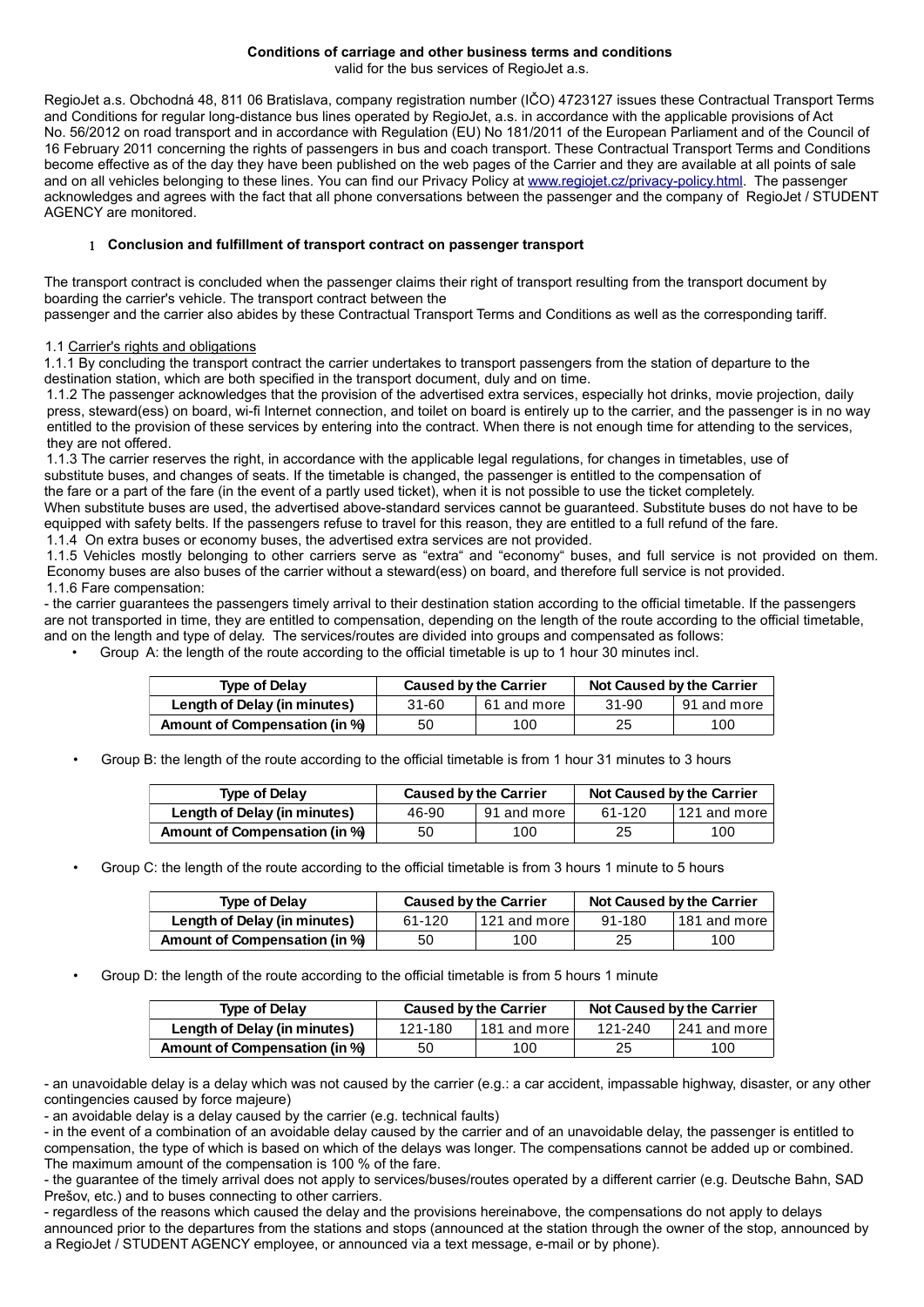1.1.7 In the event of a delay of a bus on the service Bratislava-Vienna caused by a mistake on the part of the carrier, the carrier bears the costs connected with the provision of substitute transport. If the passenger travels to the Vienna Schwechat stop and due to the above mentioned delay misses his/her flight, the carrier will cover the costs connected with the provision of a substitute flight. To have these costs covered by the carrier, the passenger has to meet the condition of allowing sufficient time between the scheduled arrival of the arrival of the bus to Vienna Schwechat bus stop according to the valid schedule and the planned departure of the passenger: 2 hours for flights around Europe, 3 hours for flights outside Europe. This does not apply in the event of a delay caused by objective reasons such as the influence of the weather, traffic situation of the roads, a car accident not caused by the carrier, border or other control or check or intervention from the part of the administrative agencies or authorities.

#### 1.1.8 Departure Guarantee

- a supplementary service offered by the carrier with the ticket for a fee of 100 CZK  $/4 \epsilon$  per person, to be purchased online and at the RegioJet / STUDENT AGENCY points of sale. The service cannot be cancelled after purchase.

- this service can only be purchased for selected airport destinations served by the carrier as offered in the reservation system, more than 24 hours prior to the departure of the service at the latest

- if the passenger misses his/her connecting flight due to the delayed flight bus/train of the carrier, the carrier shall guarantee the payment of the cost of the passenger's unused ticket, under the condition that the minimum time period between the scheduled arrival of the carrier's bus/train to the destination and the time of the departure of the aircraft has been complied with:

- flights to the Schengen area countries - the required minimum time period of 2.5 hours

- flights outside the Schengen area - the required minimum time period of 3.5 hours

- if all the conditions for claiming compensation under the purchased supplementary service are met, the passenger is obliged to send the carrier a confirmation of the missed departure from the airline within 30 days:

- in writing to RegioJet / STUDENT AGENCY, Customer Service, Dům pánů z Lipé - nám. Svobody 17, 602 00, Brno, Czech Republic. The confirmation must be officially stamped by the airline.

- in the electronic form at the e-mail address [reditel@regiojet.cz](mailto:reditel@regiojet.cz). The confirmation must be signed by the airline. 1.1.9 When a ticket reservation is being made, the, the carrier undertakes to do its best to meet the requirements of the passenger

regarding the seats available.

 1.1.10 In the event of any payment by the passenger on board of the bus, the carrier is obliged to accept the quintuple of the price of the goods/service at the most, up to the maximum amount of 150  $\epsilon$ .

#### 1.2 Passenger's rights and obligation

 1.2.1 By concluding the transport contract the passenger pledges to abide by the transport rules and these Contractual Transport Terms and Conditions and to pay the price of the transport (hereinafter referred to as fare) according to the respective tariff.

 1.2.2 The passengers are obliged to present a valid transport document for the purposes of checking the conclusion of this contract, throughout the course of the fulfillment of the transport contract. The data on the transport document must correspond with the data in the passenger's travel document. In the event the passenger does not have a valid transport document, the carrier is obliged not to accept him/her for transport and the passenger is in no way entitled to a refund of the fare. Each passenger is personally responsible for abiding by the passport and customs rules and regulations of the countries into which or through which they are traveling, and is obliged to abide by the customs or other administrative rules and regulations related to them or their luggage. If the passenger is not allowed to continue in their journey by the police authorities or customs authorities, the passenger is not entitled to any refund of the fare, neither in full or in part, nor are they entitled to any other compensation or indemnification. The passenger is obliged to pay the carrier the expenses incurred to the carrier as a result of the passenger not complying with the regulations.

1.2.3 By purchasing the ticket/deposit on account/deposit to

 1.2.4 the customer agrees with the Contractual Transport Terms and Conditions and gives the carrier consent to personal data processing.

1.2.5 The passengers are obliged to check whether the ticket was issued according to their order immediately upon obtaining the ticket. If the ticket does not correspond to the data required, they are entitled to refuse the ticket. If the passengers notify about the discrepancies in the data on the ticket later, we will proceed in accordance with cancellation conditions, and this will not be considered as a complaint.

 1.2.6 If the passengers do not present themselves for departure or miss the departure, they are not entitled to any refund of the fare. If the ticket is composed of several sections, presenting themselves for the departure means means boarding the first bus from the whole route. If the passenger does not use any section of the composed route, the passenger loses any claim to be transported in the further buses on their ticket or to any refund to the unused fare.

1.2.7 No fare is refunded for unused or partly used ticket.

 1.2.8 The passenger is entitled to the refund of the fare if the service they planned to use for transport, is more than thirty (30) minutes late from the passenger's station of departure and the passenger with a valid ticket gave up the journey for this reason.

1.2.9 The passenger is entitled to a fare refund when the transport is not carried out for reasons on the part of the carrier.

 1.2.10 If the delay of the service is caused by reasons on the part of the carrier and results in the passenger missing the connection within one transport contract or if the commenced transport by the service was not completed, the passenger is entitled to one of the following options:

- transport by the nearest suitable bus of the same carrier to the place of destination,

- fare refund for the part of journey that was not carried out,

- transport by the nearest suitable bus of the same carrier to the departure station and fare refund.

 1.2.11 If the arrival of the plane is delayed, the passenger on the route Vienna, airport – Bratislava may use a following bus where seats are available on the day. If the passenger does not use a bus on the day, the fare is forfeit without any claim for a refund or compensation.

1.2.12 The passenger is not entitled to compensation if he/she was not transported on time.

 1.2.13 The passenger must receive the possible awarded compensation within 6 months from the day it was awarded. 1.2.14 The credit balance on the account/ RegioJet Pay caused by cancellations of tickets/award of compensation/ deposit may be withdrawn in cash in STUDENT AGENCY k.s. or RegioJet a.s. points of sale or used for the payment of further tickets. Account balances resulting from compensation having been credited to the accounts and exceeding the amount of 500 CZK/20 EUR can only be paid out after a valid ID has been presented. This also applies to payments of balances from several accounts, moreover, the original of the ticket is required for payments related to Fixed Date Tickets; with Open and Electronic tickets, it needs to be verified that the email addresses provided for the accounts are identical. The balance on the no-name ticket (unidentified) may be withdrawn up to the amount of 1000 CZK/40 €. When withdrawing an amount larger than 1000 CZK /40 € the ticket must be with a name (identifiable), and an ID must be presented. The ID must be presented whenever the ticket is identifiable. The balances cannot be sent to bank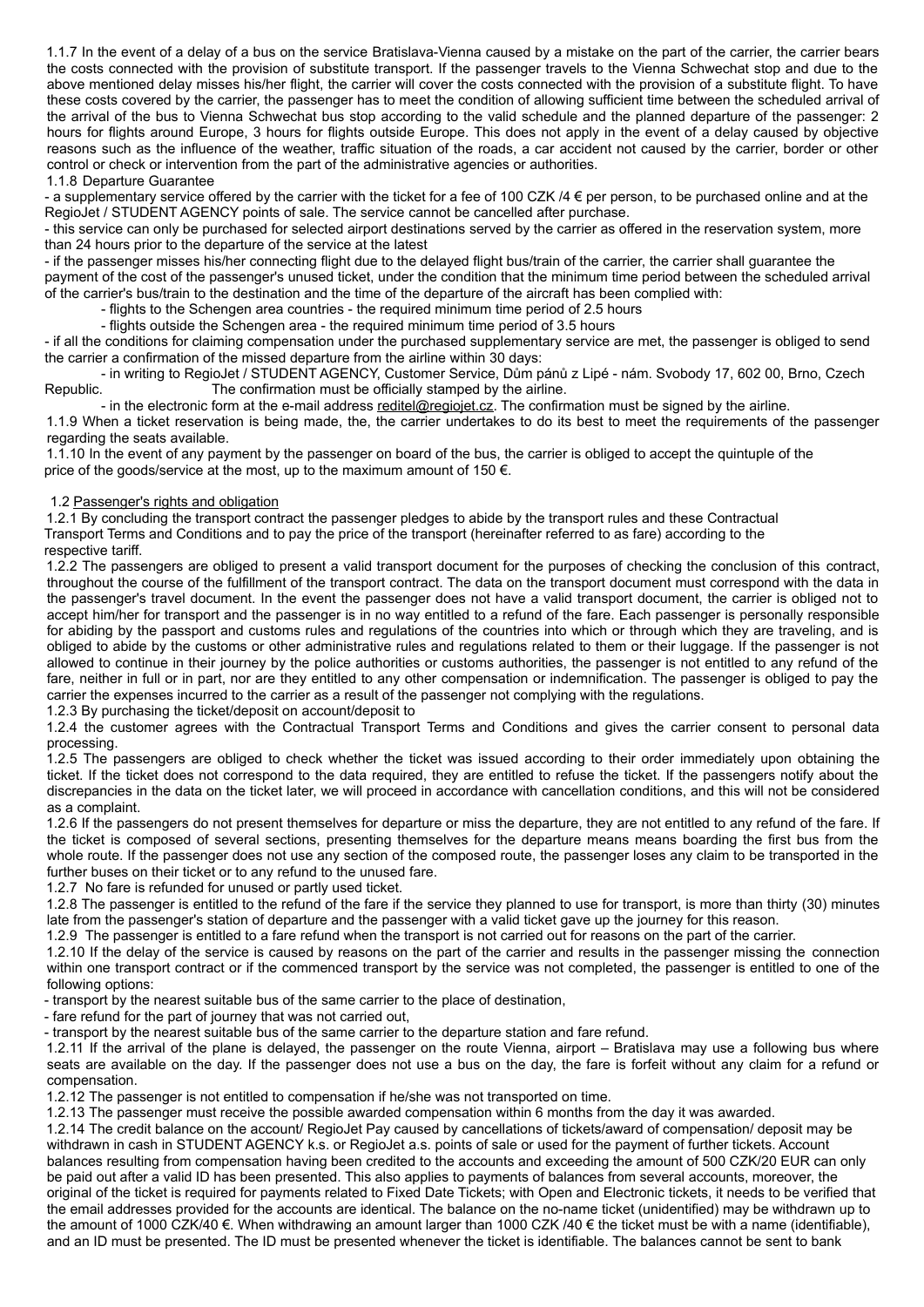accounts and they must be used solely for the purpose of purchase of tickets. The credit balance created by an online deposit (payment card, PayU, Paysec, etc.) at www.regiojet.sk cannot be paid to passengers in cash, it will be returned in the same way. Increasing the balance on the account or RegioJet Pay is only possible in the currency in which this ticket/account was set up. The maximum amount of a deposit at points of sale is 5000 CZK/ 200 €. Amounts outside this range may be deposited online (using a payment card, PayU, PaySec, etc.) at www.regiojet.sk.

 1.2.15 The passenger is obliged to follow the instructions of the steward(ess) or the driver when being seated. Passengers may be excluded from transport if they come to the bus under the influence of alcohol, narcotic or other psychotropic substances; and/or if they, in spite of being warned:

▪ smokes, drinks excessive amounts of alcohol or uses narcotics or other psychotropic substances on the bus,

▪ behaves noisily, plays noisy music, uses audiovisual technology noisily or bothers other passengers by other inappropriate behaviour, smell, etc.,

▪ dirties other passengers or the vehicle as well as premises and equipment for passengers with his/her clothes or conduct,

▪ damages the vehicle and/or the premises and equipment for passengers,

▪ does not comply with the transport rules, these Contractual Transport Terms and Conditions or the instructions or orders of a person authorized by the carrier.

1.2.16 The passenger who was excluded from transport is not entitled to any fare refund or price of seat reservation ticket refund.

1.2.17 If the passenger interrupts the journey, the ticket validity expires.

 1.2.18 In the event of any payment by the passenger, the passenger should have the appropriate amount ready in cash with regards to the price of the goods or services; otherwise, it is possible that we will not be able to accept payments with banknotes of higher nominal value due to insufficient amount of change.

 1.2.19 The passenger can use their active credit on the account with STUDENT AGENCY k.s. to pay for tickets with the following carriers available through the Ybus booking system: Student agency k.s, RegioJet a.s., ARRIVA Michalovce, a.s., BUS KARPATY spol. s r.o., SAD Prešov, a. s., SAD Humenné, a.s., VYDOS BUS a.s., Deutsche Bahn, CC 1080, MT – LINES, a. s., eurobus,a.s.,Dopravní podnik hl. m. Prahy, a.s., ORBIX, s.r.o., Sanytour s.r.o., WESTbahn Management GmbH.

 1.2.20 Gift certificates issued by STUDENT AGENCY k.s. can be used to pay for the services of STUDENT AGENCY k.s., or any part thereof. The value of the certificate is added to the credit and used in accordance with the provisions of clause 1.2.19. Certificates cannot be redeemed for cash; not even in the event of cancellation. They can be used at the points of sale of STUDENT AGENCY k.s. and Regiojet a.s. No compensation shall be granted for lost or stolen certificates. The expiration date is printed on the certificate.

 1.2.21. The passenger acknowledges the fact that the reimbursement via transfer to bank account is only offered to account holders in the Czech Republic, Slovakia, Austria and Germany.

 1.2.22 Passengers are obliged to wear a mouth and nose protection for the entire duration of the contract of carriage. Mouth and nose protection / a face mask may be taken off for the time necessary in case of food and beverage consumption. This mandatory are obliged on the territory where government or public health autority orders to wear a mouth and nose protection in public transportation. The mouth and nose protection is not required on the passengers, to which it applies some of the declared exception.

## 2 **Transport document and its particulars**

2.1 General provisions:

 2.1.1 The passenger is obliged to present a valid transport document (hereinafter referred to as ticket) in the course of the fulfillment of the transport contract for the purposes of the control of a proper conclusion of this contract. In the event of the absence of the ticket, the passenger may board the service after stating the reservation code of the ticket which has been booked for this particular line. If the passengers cannot supply these data, they must purchase a new fixed date ticket. The amount paid for the new ticket is nonrefundable.

 2.1.2 Inspection of the travel documents and reservation codes on the vehicles of the carrier is performed by persons duly authorized by the carrier, equipped with the Inspector ID. The Inspector ID includes: inspector's photo, ID number, stamp and the signature of the organization which issued the ID.

 2.1.3 The passenger is obliged to pay the price of transport (hereinafter "fare") according to the tariff valid on the day of transport. The fare includes only the transport itself. The carrier provides other optional services (see 1.1.2) free of charge.

 2.1.4 Basic fare according to the price list is the maximum price for the transport of passengers who do not make a claim to any discount fare or transport free of charge.

2.1.5 Reduced fare on domestic services is the maximum price for the transport of

- a) children up to the day of their  $17<sup>th</sup>$  birthday
- b) pupils and students studying full-time, university and faculty students studying full time for Bachelor's or Master's degrees or their equivalent up to the day of their 26<sup>th</sup> birthday.
- c) Slovak Republic citizens aged over 65
- d) ŤZP or ŤZP-S card holders,
- e) the person accompanying a disabled person who is a ŤZP- S card holder
- f) parents visiting disabled children who are located in school, social, or medical institutions in the territory of the Slovak Republic.

2.1.6 Only children below 15 years of age are entitled to the reduced fare on international services.

2.1.7 On domestic services, the following are transported free of charge:

- a) members of the National Council of the Slovak Republic and judges of the Constitutional Court of the Slovak Republic (section § 5 subsection 1 and section § 16 subsection 2 of Act No. 120/1993 Coll.).
- b) guide dogs of the visually impaired ŤZP- S card holders
- c) wheelchairs for disabled people who are Ť ZP or ŤZP-S card holders, prams for children who are ŤZP or ŤZP-S card holders.

 2.1.8 The rates of basic and reduced fares are specified in the price lists for individual services and their valid version is made public in the points of sale of the carrier and at their web pages www.regiojet.sk. The carrier may adjust the price lists of individual services by introducing special offer prices, which the carrier will made public in the carrier's points of sale and at the website www.regiojet.sk 2.1.9 All carrier's services compulsorily require seat reservations.

2.1.10 The ticket with a reservation constitutes also a seat reservation.

 2.1.11 All passengers, who require a discount offered on the service, are obliged to prove their right to the claimed discount when boarding the bust in the following ways:

- children aged 0-17 incl. present any document showing their date of birth;

- students present either valid ISIC international student card or a card, issued by one of the carriers, or an identification student chip card of a specific university, if it can be inspected visually (the month and year of the expiration of the discount is given)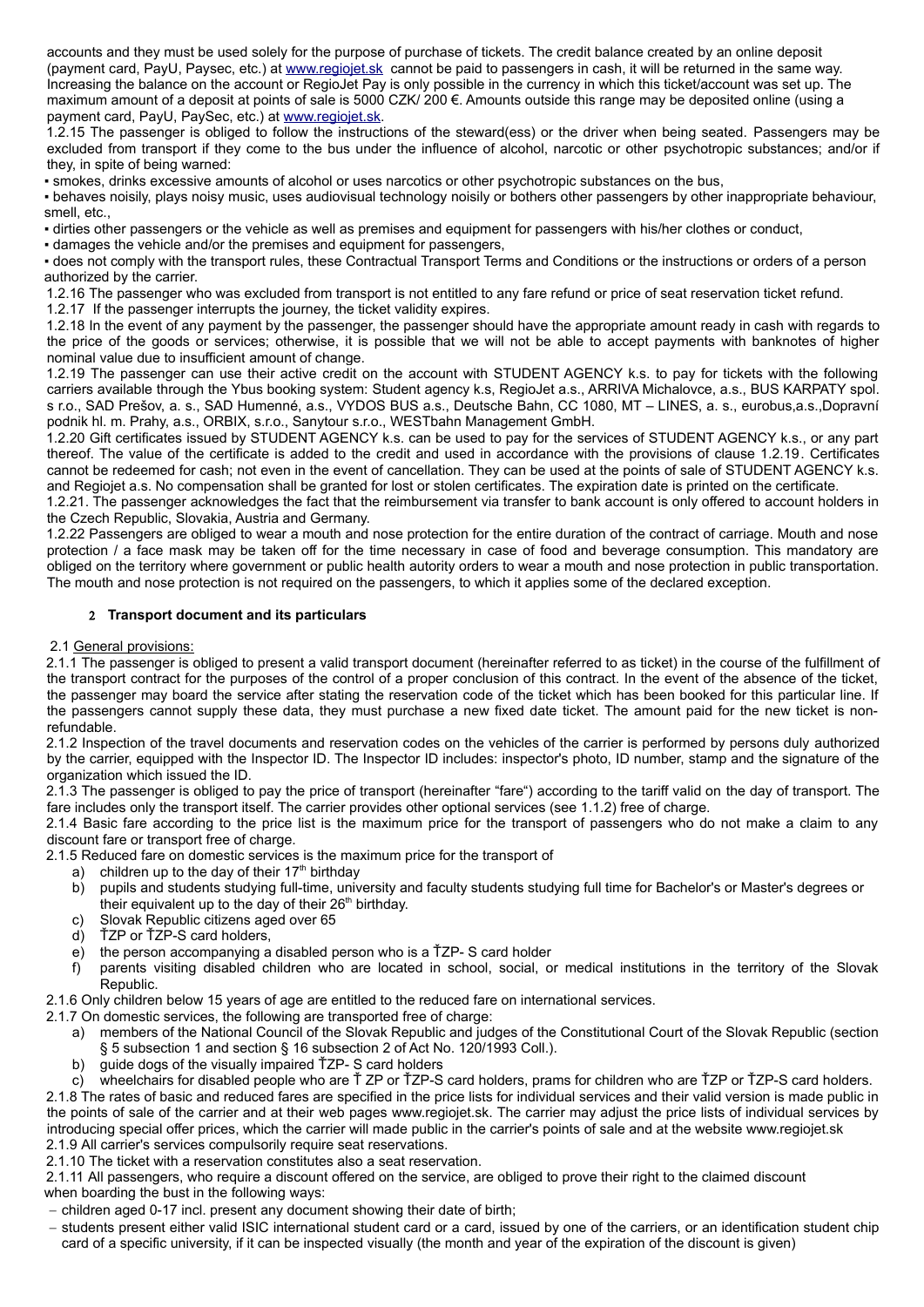- seniors or youths present an ID with their photograph and their date of birth;
- disabled people present a valid ŤZP or ŤZP-S card, the person accompanying a person with a ŤZP-S card presents the card of the person he/she is accompanying
- passengers transported free of charge present a valid applicable card with a photograph which gives them license
- to free transport.

 2.1.12 If the passengers cannot prove their right to discount when boarding the bus, they are obliged to pay the difference in prices. On domestic services, the passenger must pay the price difference and a 0.5 € handling charge.

 2.1.13 If the client is attended to and transported by an earlier service than stated on the purchased ticket and the ticket cannot be cancelled, the client is always obliged to pay a handling fee amounting to  $0.5 \in \mathbb{W}$  when boarding the bus.

2.1.14 When manipulating with the ticket/reservation, the nine/ten digit code of the ticket/account/RegioJet Pay is always required.

2.1.15 The conditions of a specific ticket are always specified on the ticket and are binding for the ticket.

 2.1.16 A ticket booked and paid online at a contractor outside the reservation system of the carrier on the web regiojet.cz/com/at/de may only be cancelled by the contractor. All transactions for tickets reserved and paid outside the carrier's reservation system must be settled exclusively with the contractor.

 2.1.17 Special discounts and discounts granted as part of promotional offers always abide by the conditions published along with the respective kind of discount or promotional offer

2.1.18 When purchasing a ticket on board of a bus, only a single ticket for the route of the given service may be bought.

 2.1.19 In the event of a non-cash payment of the fare, the fare is considered paid in the moment the amount is credited to the carrier's bank account. If the fare purchased by means of a non-cash payment has not been paid for before the passenger boards the bus, the passenger is obliged to pay the fare to the steward(ess) or the driver and subsequently ask the

carrier for a refund of the amount paid non-cash.

2.1.20 The carrier allows the clients to make reservation in the official mobile application called Lístky (Tickets) issued by

the STUDENT AGENCY k.s. company. The carrier does not guarantee the functionality of the application for the management of reservations in mobile phones when the application is not used in the latest version.

2.1.21 The ticket is invalid if::

- it is damaged to such an extent that the data necessary for inspecting the correctness of its use are not legible;

- the data on the ticket do not correspond to the reality or were changed without authorization.

 2.1.22 No substitute is issued or a refund made for destroyed, lost or stolen international tickets. If the passenger does not know the reservation code of this ticket/account number/RegioJet Pay number, he/she is obliged to buy a new ticket. The sum paid for the new ticket is non-refundable.

## 2.2 Types of tickets

- Fixed Date Ticket:
- Open Ticket;
- RegioJet Pay;
- **Electronic Ticket;**
- Week Ticket.

## 2.2.1 **Fixed date ticket**

- a) It is issued for a specific date, time and route.
- b) It is possible to cancel the Fixed Date Ticket in person at any point of sale of the carrier according to the terms and conditions and for a cancellation fee given on the ticket after presenting the original of the ticket. The cancellation of the ticket may also be carried out and the credit balance be dealt with in accordance with point 1.2.13.
- Fixed date tickets may be cancelled 15 minutes before the departure of the bus at the latest.

## 2.2.2 **Open ticket (hereinafter referred to as OT)**

- a) It is a ticket bought without a reservation.
- b) The validity of this ticket is limited by the validity of the price list of the respective line. If there is an increase in prices, a refund of full price of the ticket will be awarded - or it will be possible to deposit the difference in prices on the ticket and subsequently book it.
- c) The booking and the cancellation of the booking of an OT can be made via the Internet at [www.regiojet.sk](http://www.regiojet.sk/) or using the official mobile application or via a text message sent to the phone number +421 902 020 433. The reservations and cancellations made via the Internet, the mobile application, or a text message are free of charge.
- d) OT reservations or cancellations of reservations cannot be made at points of sale.
- e) An OT reservation may be made 3 minutes prior to the departure of the service at the latest.
- f) The booking on an Open Ticket can be cancelled or changed 15 minutes prior to the departure of the service at the latest.
- g) The cancellation (or return) of an OT with or without reservation is possible only in person at any carrier's point of sale free of charge. An OT with reservation must be cancelled 15 minutes prior to the departure of the service at the latest.

## 2.2.3 **RegioJet Pay (hereinafter referred to as CT)**

- a) It is a ticket issued for a specific name, to be used repeatedly.
- b) To acquire a CT, the passenger must register at [www.regiojet.sk.](http://www.regiojet.sk/) Passengers may collect the ticket at labeled points of sale upon proving their identity.
- c) The CT is transferable, the number of bookings is only limited by the amount of credit. Tickets may be booked in any tariff via the website.
- d) CT reservations cannot be made or cancelled at points of sale.
- e) The booking and the cancellation of the booking of can be made via the Internet at [www.regiojet.sk](http://www.regiojet.sk/) or using the official mobile application or via a text message sent to the phone number +421 902 020 433. The reservations and cancellations made via the Internet, the mobile application, or a text message are free of charge.
- f) Deposit to the CT may be made in cash at any RegioJet or STUDENT AGENCY point of sale or by a payment card payment or bank transfer onto our account at www.regiojet.sk. The minimum amount of deposit at points of sale is 10 €.
- g) Withdrawal of the whole amount of money from the CT is possible at any RegioJet or STUDENT AGENCY point of sale upon proving one's identity even when the client does not want to cancel the CT.
- h) CT reservations may be made 3 minutes prior to the departure of the service at the latest.
- i) The booking can be cancelled or changed 15 minutes prior to the departure of the service at the latest.
- j) Loss of CT: CT may be blocked upon the passenger's identification by phone on + 421 2 20502020 or in person at any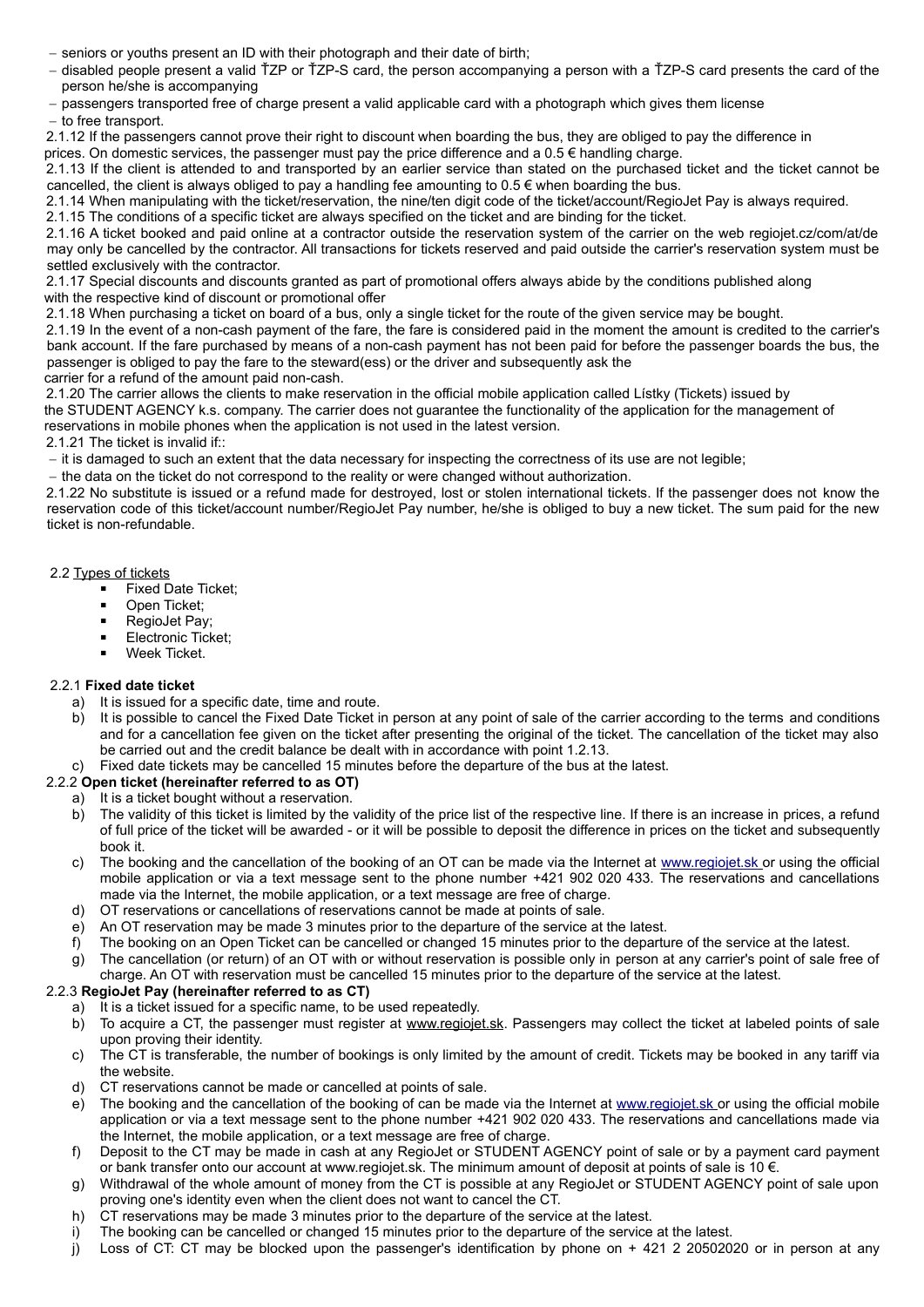RegioJet or STUDENT AGENCY point of sale. CT may be reissued with a new CT code at points of sale upon proving one's identity.

k) The cancellation (termination) of the RegioJet Pay/account by its owner is possible in writing to the registered office of the company or by email to info@regiojet.sk. The RegioJet Pay/account can be cancelled when it does not contain any unused bookings or a credit balance. The credit balance can be withdrawn in accordance with 1.2.13.

# 2.2.4 **Electronic ticket (ET)**

- a) It is issued for a specific date, time, route, and seat on the bus.
	- b) An Electronic ticket (hereinafter referred to as E-ticket) may be purchased via the website www.regiojet.sk when paying by a payment card or other methods of payment offered in the booking system. E-tickets may be booked and bought 5 minutes prior to the departure of the bus at the latest.
	- c) The booking on an Electronic Ticket can be cancelled or changed 15 minutes prior to the departure of the service at the latest.
	- d) An E-ticket, on which the reservation was cancelled, may be booked again via the Internet at www.regiojet.sk or via the official mobile application or by sending a text message to +421 902 020 433. Booking at points of sale is not possible.
	- e) E-tickets without a reservation can be booked 3 minutes prior to the departure of the service at the latest.
	- f) Cancellations of E-tickets (its return) with a reservation is possible in person at any of the carrier's point of sale free of charge. If the E-ticket is reserved, it may be cancelled 15 minutes prior to the departure of the service at the latest.

## 2.2.5 **Week ticket**

- a) The week travel ticket allows the passenger to complete an unlimited number of journeys on the selected route within the given week.
- b) The ticket is valid for 7 calendar days of the date of its purchase (up to the 24th hour of the 7th day of its validity).
- c) Ticket is non-transferable; it is necessary to present an ID card or a passport when buying the ticket as well as when travelling (the same document has to be presented on both occasions).
- d) The ticket can be purchased only on the bus service Bratislava-Vienna or back.
- e) No discount applies to this type of ticket.<br>f) It is not possible to buy a seat reservation
- It is not possible to buy a seat reservation in advance or to guarantee a seat will be available. Passengers can board the bus only if there are free seats available.
- g) The ticket cannot be cancelled; passengers are not entitled to any refund for an unused ticket.
- h) When boarding the bus, the passenger has to present the original ticket, it is not possible to issue a duplicate.

## 3 **Transport of people and animals**

#### 3.1 General provisions:

 3.1.1 Passengers are required to wear a seatbelt throughout the journey, if their seat is equipped with a seatbelt. If a passenger leaves their seat at any time during the journey, they do so at their own risk, and are well aware of their obligation to have their seatbelt fastened whenever the bus is in motion.

 3.1.2 The passengers must follow the safety instructions of the employees of the carrier while boarding the bus or getting off, and throughout the journey. Passengers are also obliged to use safety handles and other security features the bus is equipped with when boarding the bus, getting off, and when moving around the bus, so that they would minimize possible security risks.

3.1.3 The carrier recommends that passengers check the time and place of departure before the journey.

 3.1.4 Children up to12 years of age inclusive must not be seated on the seats behind the driver (seats No. 1, 2, 3 and 4), on the seats behind the back door and on the middle seat in the last row. When purchasing tickets, the passengers are obliged to report that the ticket is for a passenger under the age of 13.

3.1.5 According to the Act on Road transport, child car seats are not compulsory for the transport of children on buses.

3.1.6 It is not possible to transport passengers without a seat reservation.

3.1.7 Each passenger is entitled only to 1 seat.

 3.1.8 It is possible to transport guide and assistance dogs (properly labelled and with a pertinent card) accompanying a person with a ŤZP-S card or the dog trainer on the bus. The passenger is obliged to ensure that the animal will not

dirty or damage the vehicle or endanger other passengers.

 3.1.9 Consumption of brought alcohol as well as of narcotics and psychotropic substances is prohibited. The sale of alcoholic drinks to particular passengers may be limited at bus crew's discretion.

 3.1.10 If the selection of seats was not available when purchasing the tickets, the steward(ess) assigns the seats to passengers when they board the bus.

 3.1.11 The carrier does not provide assistance services for passengers with limited mobility or other disabilities. The vehicles of the carrier do not have a wheelchair access.

 3.1.12 The passengers who do not occupy their seats 5 minutes prior to the departure of the bus at the latest, lose their claim to the seat without compensation. The bus crew will offer them another seat if available. If the passengers does not come at the departure time specified in the timetable at the latest, the ticket expires without any right to compensation.

 3.1.13 Passengers with limited movement abilities or limited orientation are entitled to the seats reserved for them. If this entitlement is not obvious immediately, the passenger must present the relevant card/ID. Other passengers who sit on such seats must vacate the seat for the person with limited movement abilities and orientation.

## 3.2 Transport of people and animals

3.2.1 Children aged 0- 5 inclusive can only be transported when accompanied by a person older than 10 years of age.

 3.2.2 All children up to 15 years of age unaccompanied by an adult are obliged to present a full powers form, filled in by their parents or legal guardians, before boarding the bus on international services. An individual form must be presented for each journey. Full powers forms are available at Regiojet points of sale or at the website [www.regiojet.sk](http://www.regiojet.sk/).

 3.2.3 The coach crew will hand over children up to 15 years of age travelling unaccompanied to the person specified in the full powers. If such a person is not specified, the parent / legal guardian of the child assumes full responsibility for the passenger after getting off the bus and will also cover the costs related to the possible journey of the child back to Slovakia.

 3.2.4 Animals (max. 10kg) may be transported only when placed safely in carrier boxes, cages or bags with waterproof bottoms, which are designed for animals. Animals carried in this way are transported free of charge and they travel on the passenger's lap or under his/her feet, and must remain in the carrier box, cage or bag throughout the journey. The completeness and accuracy of the animal's